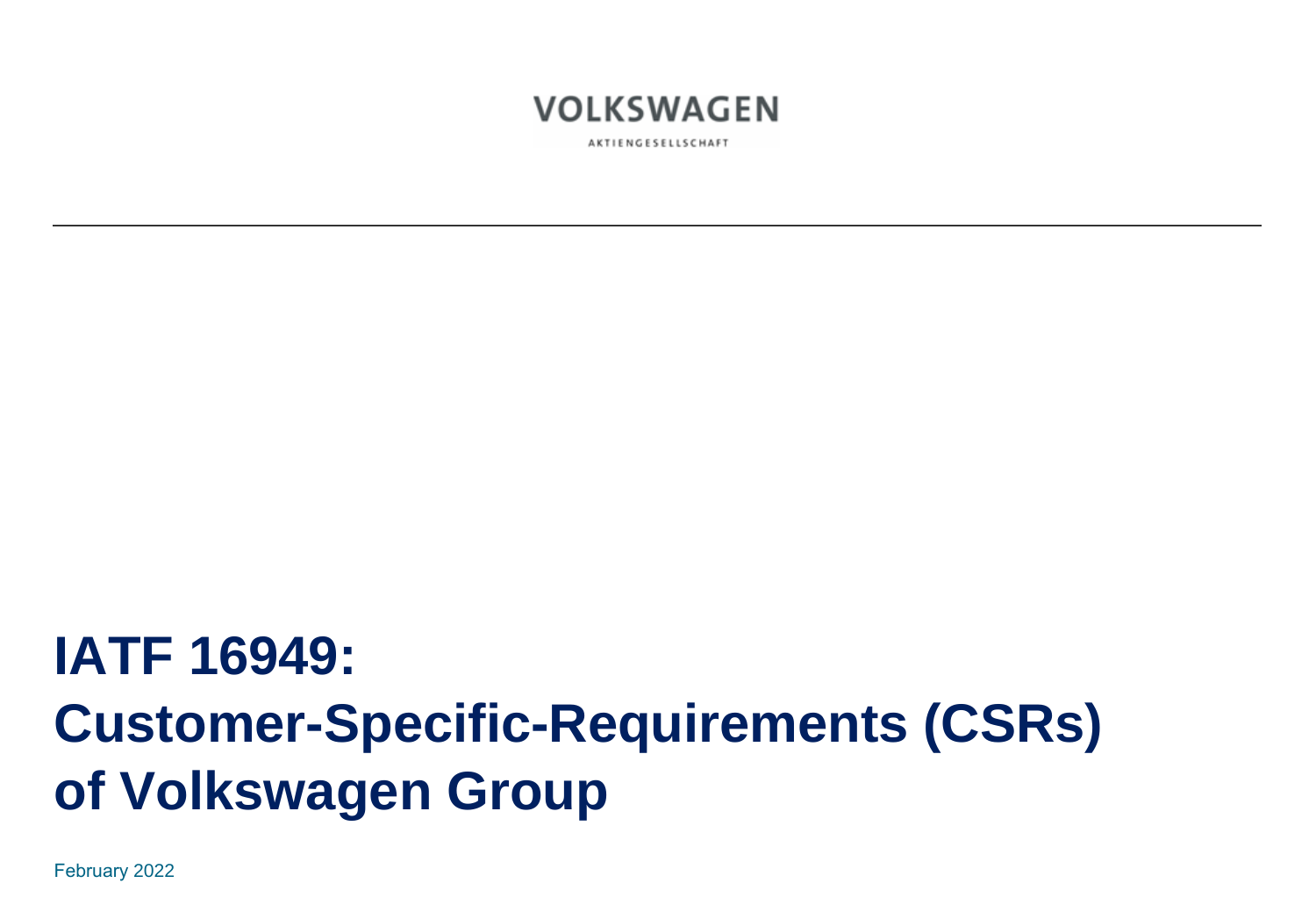Note: These items identify important, QM-relevant requirements to be considered during certification audits (see IATF 16949, clause 4.3.2)

## **4.4.1.2 Product safety**

VWAG requires a management role defined as "Product Conformity Safety Representative".

See Formel-Q-konkret, Chapter 4.2 – Product Conformity Safety Representative (PCSR) and "Produktkonformitätsbeauftragter bei Lieferanten" / "Product Conformity Safety Representative (PCSR)" in [www.vwgroupsupply.com](http://www.vwgroupsupply.com/)

VW-specific Remark to "Note": VWAG considers the "special approval" a responsibility of the supplier. No additional approval by VWAG is required.

## **7.2.4 / 8.4.2.4.1 Second party auditor competency / Second party audits**

Formel-Q-Capability Appendix (Chapter 2; 5.7)

The process-audits in the supply chain must be conducted in accordance to Formel-Q-Capability by certified VDA 6.3 auditors (see auditor qualification in Section 3.2 of FQF 8.0).

#### **8.2.1.1 Customer Communication - supplemental**

Formel-Q-Capability Appendix (Chapter 2; 7.2) Access to VOLKSWAGEN Group Communication Platform [\(www.vwgroupsupply.com](http://www.vwgroupsupply.com/) )

#### **8.2.3.1.2/ 8.3.3.3 Customer-designated special characteristics**

VWAG requires suppliers that supply parts with D/TLD-marking, to perform an annual self-audit according to the VW-defined D/TLD-Audit. (See: Formel-Q-konkret (Chapter 4.3); Formel-Q-Capability Appendix (Chapter 2; 6.2.3; D/TLD-requirements)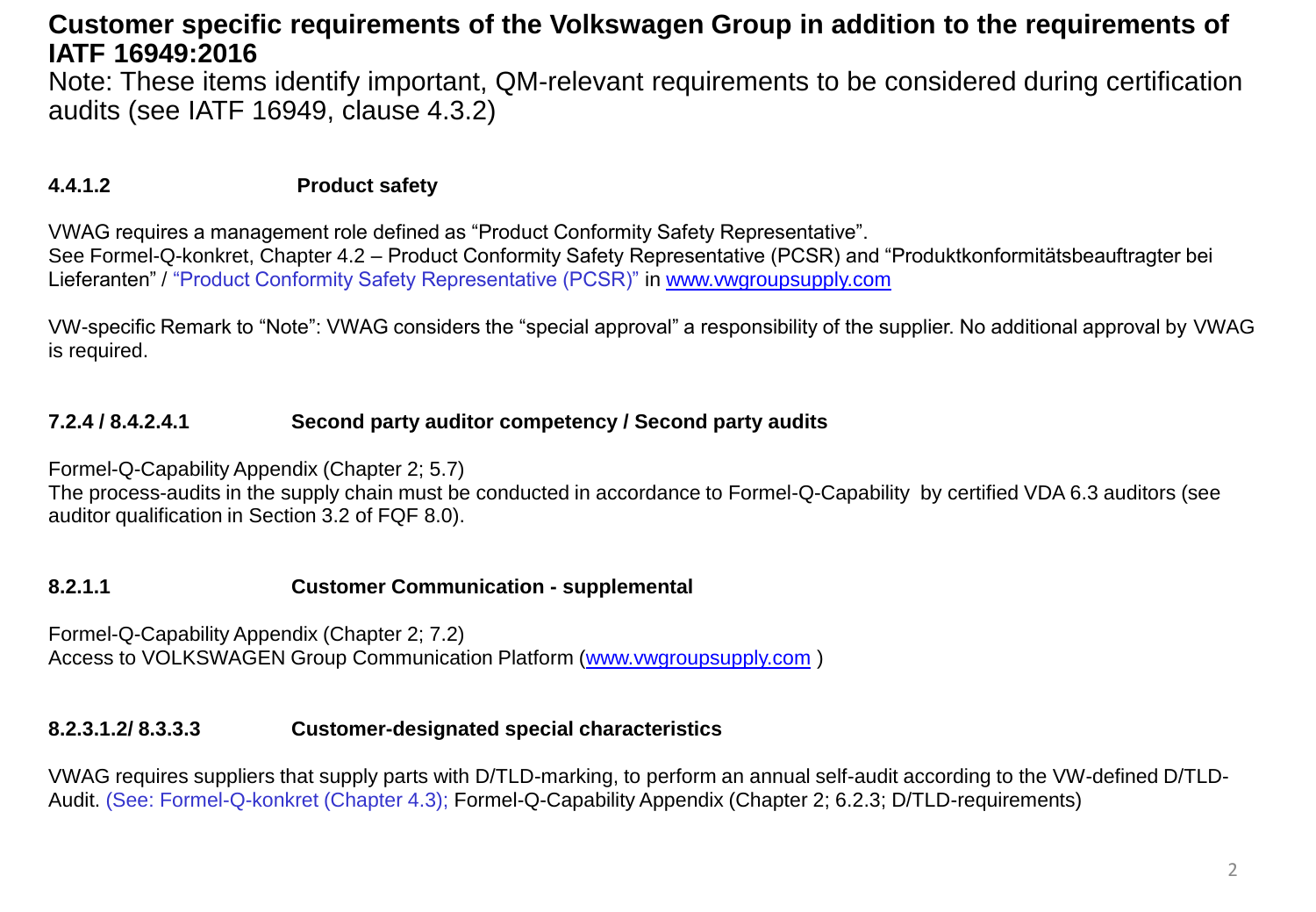# **8.3.2.1 Design and development planning – supplemental**

VWAG requires all Suppliers to implement the Maturity Level Assurance process (QPN-I) See: Formel-Q-konkret (Chapter 3.1)

## **8.3.2.3 Development of products with embedded software**

VWAG requirements regarding sub-supplier management are described in Formel Q-Capability Software (Chapter 8) as well as in other applicable documents indicated in Formel Q-Capability Software (Chapter 2)

## **8.3.6.1/8.5.6 Design and development changes – supplemental / Control of changes**

VWAG requires its suppliers to obtain documented approval, or a documented waiver, prior to production, See Formel-Q-konkret, (Chapter 4.6) - Change management and Volkswagen Standard VW 01155

# **8.4.1.2 e) Supplier selection process**

VWAG requires in the Formel Q-Capability Software (Chapters 4-8) the use of the specified quality assurance tools for evaluation of the suppliers' quality capability to develop software products. Depending on the product additional requirements may apply, which are described in other applicable documents indicated in Formel Q-Capability Software (Chapter 2)

# **8.5.1.1 Control plan**

(see: Formel-Q-capability, (Chapter 4.2) Product Audit)

The Product Audit must be defined on the Product Control plan. Product Audit shall take place at least every 12 months for each product manufactured as a Series Production part.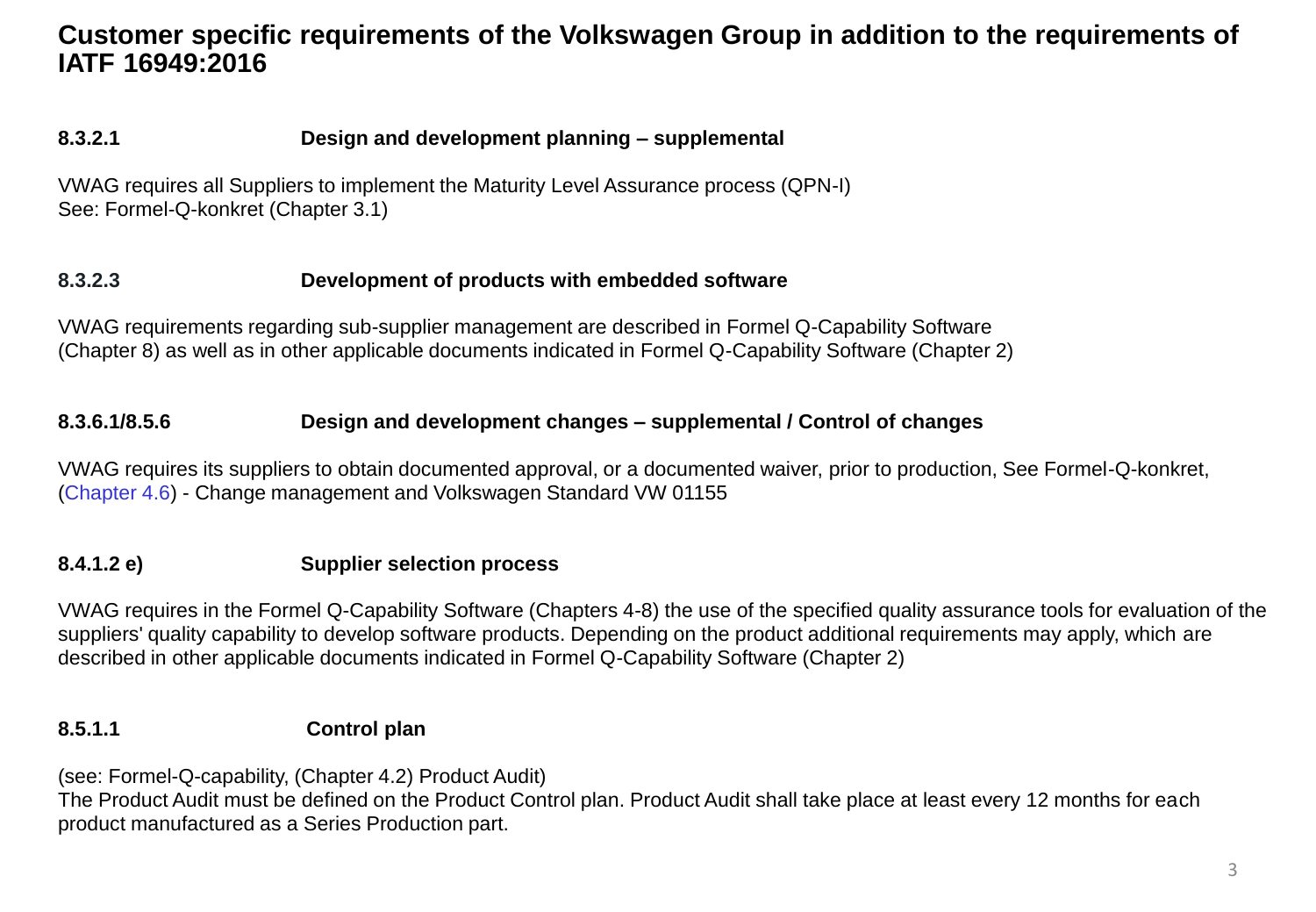#### **8.5.6 / 8.3.6.1 Control of Changes / 8.3.6.1/8.5.6 Design and development changes – supplemental**

VWAG requires its suppliers to obtain documented approval, or a documented waiver, prior to production, See Formel-Q-konkret, (Chapter 4.6) - Change management and Volkswagen Standard VW 01155

#### **8.5.1.6 g) Management of production tooling and manufacturing, test, inspection tooling and equipment**

Compliance with Volkswagen Group Standard VW 34022 for Marking of Tools, Auxiliary Tools, Test Equipment, and Gages (Identification Plate) must be ensured.

#### **8.6.1 Release of products and services**

Formel-Q-konkret (Chapter 3.3) - Initial Sample testing and approval:

The sample testing is to be based on VDA vol.2. The latest version of Formel Q-Neuteile Integral contains additional, more detailed Customer requirements regarding the sample testing process. This section 3.3 defines rules for designated parts in assemblies and for assuring consistent component quality.

Responsibility for the initial sample testing and approval of designated parts in higher-level assemblies resides with the first-tier Supplier in coordination with the receiving plant (if there is more than one, with the receiving plant of first use, which is generally also the type leader plant).

(refer for complete requirements to Formel-Q-konkret, Chapter 3.3)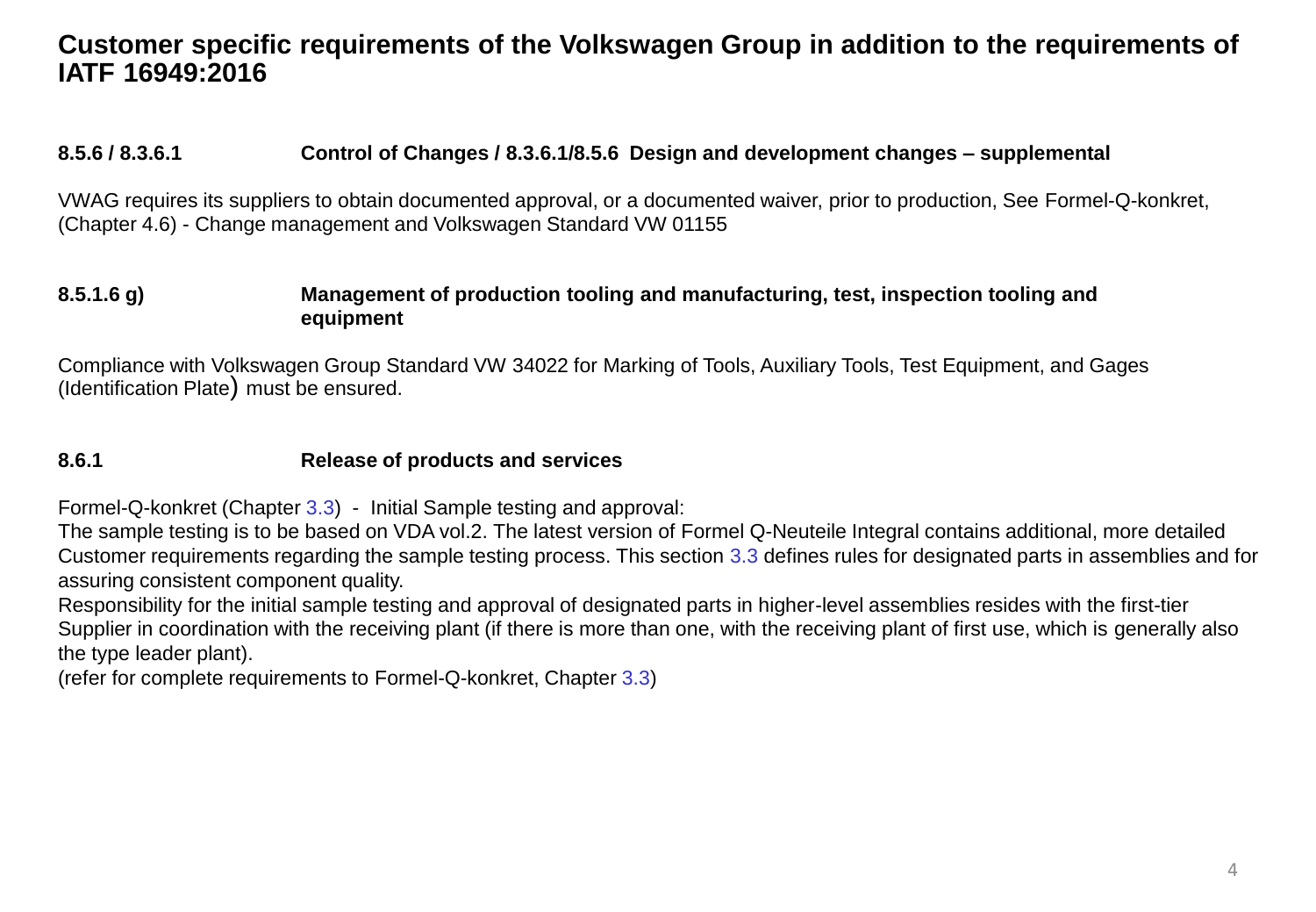## **8.6.2 Layout inspection and functional testing (deutsch: Requalifikationsprüfung)**

#### Formel-Q-konkret (Chapter 4.7) – Layout inspection

In the context of Volkswagen Group the term "*Requalification*" is equivalent to the IATF-term "*layout inspection and functional testing*": To ensure quality, the Supplier must carry out a regular requalification of its scope of supply in accordance VDA publication "Robust Production Processes" (section 5.3.4). Volkswagen Group requires a complete requalification (equivalent to Production-and-Processapproval/initial sample release) at least every three years. Requalification cycles can be defined by legislation, government agencies, and by component-specific requirements (e.g. in the performance specifications/Lastenheft) and must be implemented in the related product control plan.

Any deviation from the requalification content must be agreed between the supplier and the customer.

D/TLD: Products with specific and/or authorisation-relevant characteristics (e.g. D/TLD markings) must be subjected to a layout inspection every 12 months.

#### **9.1.2.1 Customer satisfaction — supplemental**

Supplier Cockpit Quality Status (Volkswagen Group B2B "ONE - SCQ"): Status of incidents, ppm.